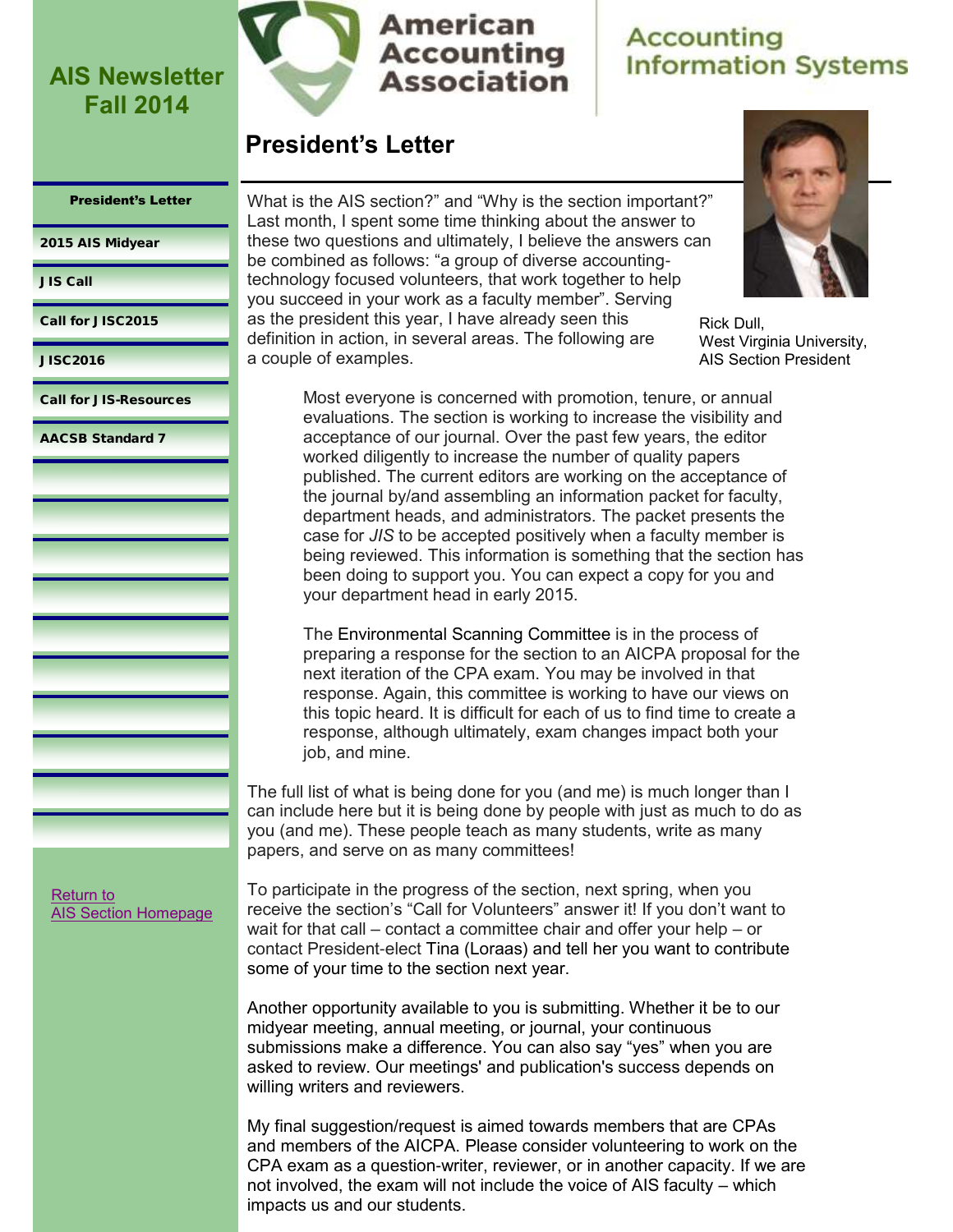Don't forget to join us at the 2015 Midyear meeting in Charleston, SC, January 21–24. Georgia Smedley is coordinating the meeting with the help of many other volunteers. This year Steve Sutton is responsible for the New Scholars' Workshop, which will be very informative for Ph.D. students and new faculty.

I appreciate each of you for your current and future support of our section. With your help we can succeed as individuals and as a section within the AAA.

Best regards, Richard Dull AAA-AIS Section President 2014-2015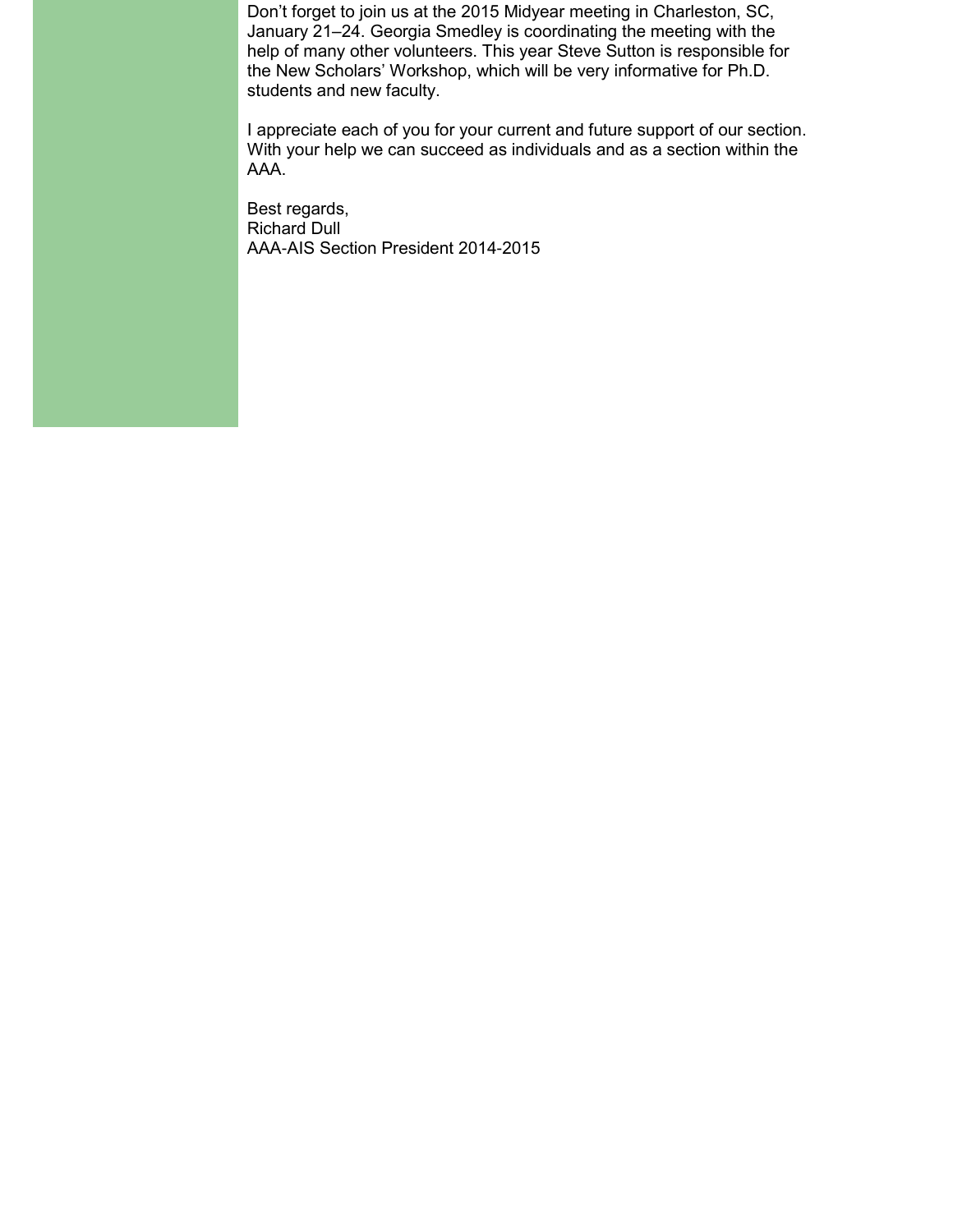<span id="page-2-0"></span>



### **2015 AAA AIS Midyear Meeting and AIS New Scholar Consortium**

#### [President's Letter](#page-0-0)

2015 AIS Midyear

[JIS Call](#page-3-0)

[Call for JISC2015](#page-5-0)

[JISC2016](#page-7-0)

[Call for JIS-Resources](#page-8-0)

[AACSB Standard 7](#page-9-0)

Please join us for the 2015 Accounting Information Systems Section Midyear meeting and the 13th annual AIS New Scholar Consortium which will be held January 21 – 24, 2015 at the Charleston Marriott, Charleston, South Carolina.

For the fourth year in a row, the readers of Condé Nast Traveler voted Charleston the No. 1 U.S. City. Known for its rich history, well-preserved architecture, and delicious restaurant community, the city was also ranked #2 in the World by Condé Nast Traveler 2014 Readers' Choice Awards.

New Scholars Consortium

The New Scholars Consortium enables new scholars and Ph.D. students to interact and receive ideas from more experienced faculty. The Consortium will kick off with a reception on the evening of January 21 followed by full day of sessions on January 22.

The AIS portion of the program will start with workshops on Thursday, January 22, followed by an evening reception from 5:30 to 7 p.m. Concurrent sessions will be held on Friday and Saturday, January 23-24. The hotel is near the Historic District.

#### **How can you miss this?**





[Return to](http://aaahq.org/infosys/index.html)  [AIS Section Homepage](http://aaahq.org/infosys/index.html)

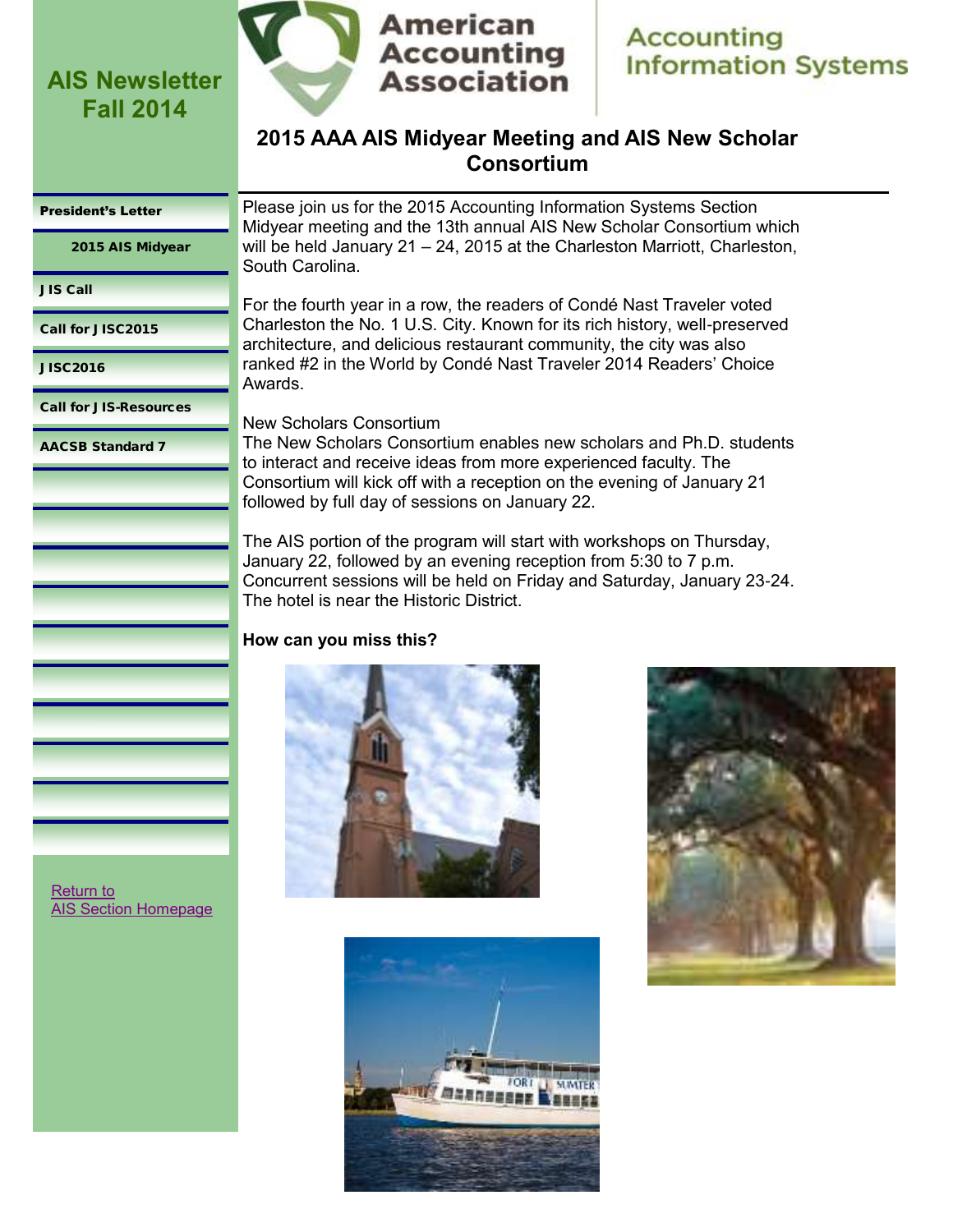<span id="page-3-0"></span>

**American Accounting Association** 

### **Accounting Information Systems**

### **JIS Call**

#### [President's Letter](#page-0-0)

[2015 AIS Midyear](#page-2-0)

- JIS Call
- [Call for JISC2015](#page-5-0)

[JISC2016](#page-7-0)

[Call for JIS-Resources](#page-8-0)

[AACSB Standard 7](#page-9-0)

### **Themed Issue of the** *Journal of Information Systems* **Accounting Information Systems and Ethics**

The *Journal of Information Systems* (*JIS*) is the journal of the Accounting Information Systems (AIS) Section of the American Accounting Association ([http://www.jisonline.com\)](http://www.jisonline.com). The vision statement for the *Journal* is: The *Journal of Information Systems* publishes high-quality, leading-edge research that advances accounting information systems knowledge. *JIS* will publish a themed section in the Fall 2016 issue of *JIS* entitled "Accounting Information Systems and Ethics."

AIS is a critical component of business operations, comprised of many interrelated elements (i.e., people, procedures, data, software, hardware, and controls) that identify, collect, store, manage, and communicate accounting data and information for the purposes of reporting and control. The foundation of ethics is to understand how our behavior impacts the wellbeing of others. Virtually every aspect of AIS has ethical implications because people (and controls implemented by and that affect people) are key elements in AIS, and managers, regulators, investors, and others use reported accounting information to make decisions about people's lives (e.g., contracting, hiring, investing, purchasing, and selling). Yesterday's AIS were relatively limited observers, recorders, and reporters of data. Due to rapid advances in technology, however, today's AIS are powerful and farreaching, and create opportunities for individuals who design, implement, and interact with them to intentionally and unintentionally cause harm to individuals, organizations, and societies. Because of this, AIS is at a crossroad with ethics. Universal ethics demand that we, as professionals, academics, and human beings, take on the responsibility of understanding how the systems we create not only help, but also potentially harm others.

Authors are encouraged to read a literature review on "Accounting Information Systems and Ethics," available online at SSRN ([http://](http://tinyurl.com/jis-ethics-ssrn) [tinyurl.com/jis-ethics-ssrn\)](http://tinyurl.com/jis-ethics-ssrn) for context and additional research ideas. Examples of relevant topics include:

[Return to](http://aaahq.org/infosys/index.html)  [AIS Section Homepage](http://aaahq.org/infosys/index.html)

- Ethics awareness and impact in the various stages of AIS design, development, and implementation
- Privacy issues related to data collection, quality, storage, security, management, and use
- Ethics and use of AIS to manage and control employees
- How regulatory, individual, organizational, and technological factors influence ethical awareness and decisions
- AIS-related framework intersections with ethics
- The impact of AIS on ethics in financial and nonfinancial reporting, and as related to fraud

All research methods are welcome, including behavioral, case study, design science, empirical archival, and review. Submissions should follow the editorial guidelines at [http://www.jisonline.com.](http://www.jisonline.com) Submissions for the special issue are due by November 2, 2015. Earlier submission is encouraged. The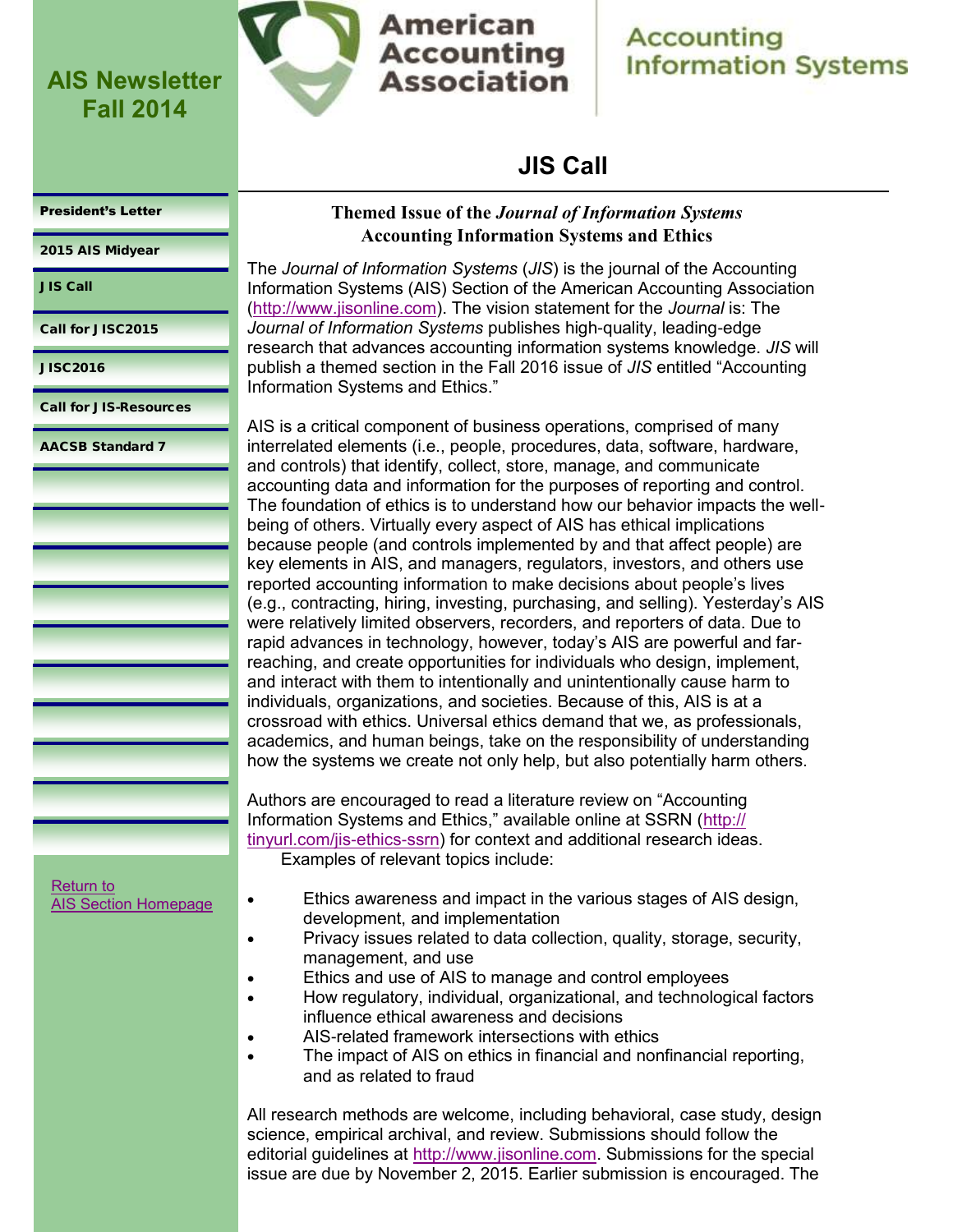co-editors of the themed section are Eileen Z. Taylor, Associate Professor of Accounting, Poole College of Management, North Carolina State University, email: [eztaylor@ncsu.edu;](mailto:eztaylor@ncsu.edu) and Ronald J. Daigle, Professor of Accounting, College of Business, Sam Houston State University, email: [daigle@shsu.edu.](mailto:daigle@shsu.edu)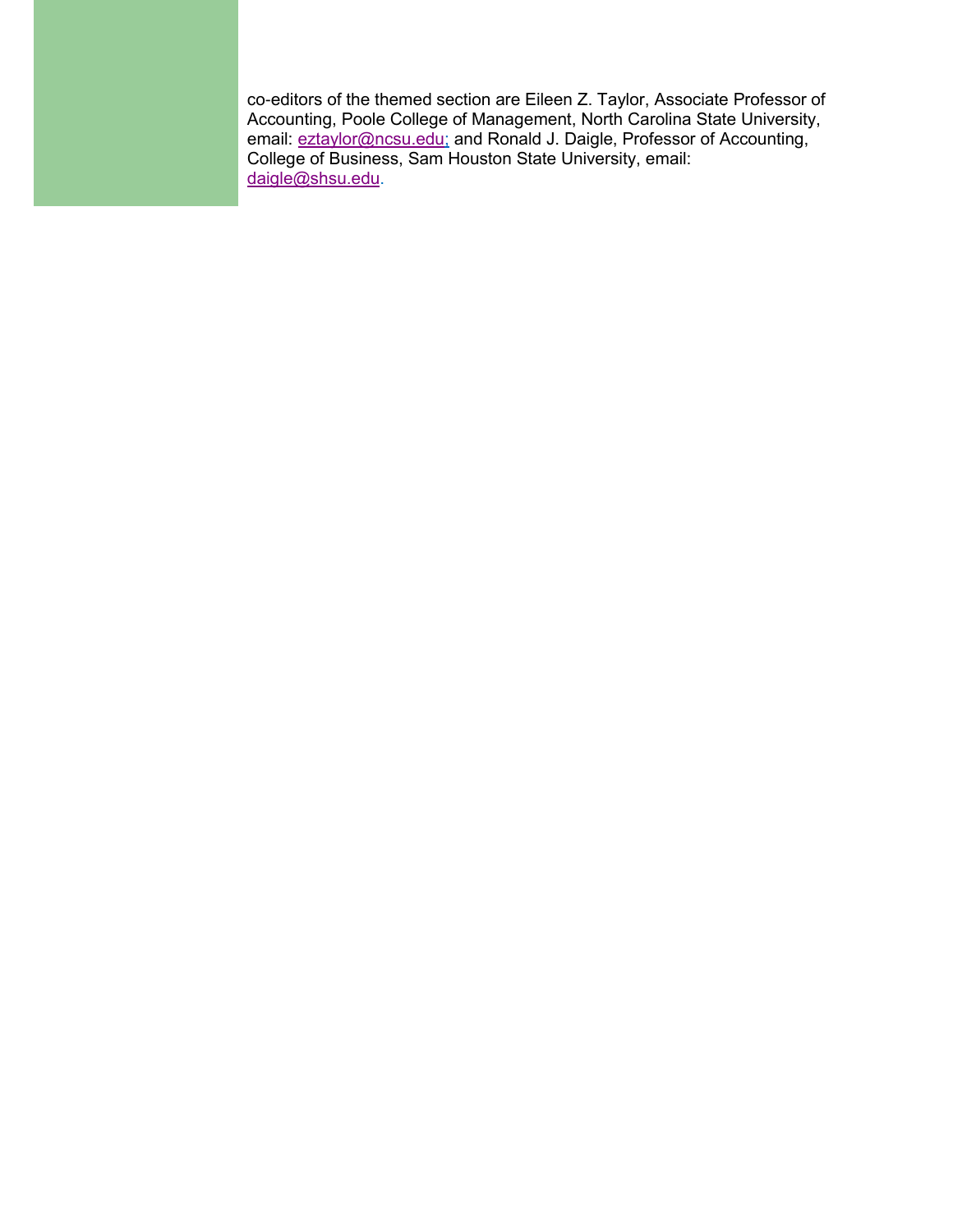

### **American Accounting Association**

**Accounting Information Systems** 

## **JISC2015-1 st** *Journal of Information Systems*  **Research Conference Call for Submissions**

#### <span id="page-5-0"></span>[President's Letter](#page-0-0)

[2015 AIS Midyear](#page-2-0)

[JIS Call](#page-3-0)

Call for JISC2015

[JISC2016](#page-7-0)

[Call JIS-Resources](#page-8-0)

[AACSB Standard 7](#page-9-0)

The *Journal of Information Systems* (*JIS*) will hold the 1<sup>st</sup> JIS Research Conference (JISC2015) at the offices of the AICPA in Durham, NC on March 26 & 27, 2015. *JIS* is the research journal of the Accounting Information Systems (AIS) section of the American Accounting Association.

#### **Sponsors**

Sponsors of JISC2015 are the AICPA and CaseWare-IDEA Inc.

#### **Conference Design**

The design of JISC2015 is to provide an opportunity for intense discussion between academics and professionals on research in a targeted area of concern to the broad AIS community. The conference will involve research presentations, round-table discussions, and a keynote presentation. Attendance at the conference will be largely limited to those on the program: one member of each author team, commentators and panelists. If you have interest in attending the conference and will not be presenting a paper, please inquire by email ([jis-editors@aaahq.org\)](mailto:jis-editors@aaahq.org) as to the possibility of attendance. Each research paper presentation will have an academic and a professional commentator. Papers presented at JISC2015 will appear in a theme issue of JIS, edited by Dr. Diane Janvrin of Iowa State University and Dr. David Wood of Brigham Young University.

#### **Topics**

The focus of JISC2015 is on Information Technology auditing. Given the increasing importance of technology in all aspects of business and government, IT auditing has become a vital part of internal and external audit. Topics for the conference may include:

The development and use of IT audit tools IT audit and governance, risk and compliance Skills development for IT audit IT audit in a world of big data Risk management for IT auditing Impact of IT risks on the financial statement audit Auditing IT risks within a SOX environment Level of maturity of IT auditing Auditing IT security Quantification of IT risks Auditing within a distributed computing environment and the cloud Planning IT audits Continuous audit IT audit and privacy Undertaking IT audits within a standards environment Using generalist auditors for undertaking IT audit engagements

[Return to](http://aaahq.org/infosys/index.html)  [AIS Section Homepage](http://aaahq.org/infosys/index.html)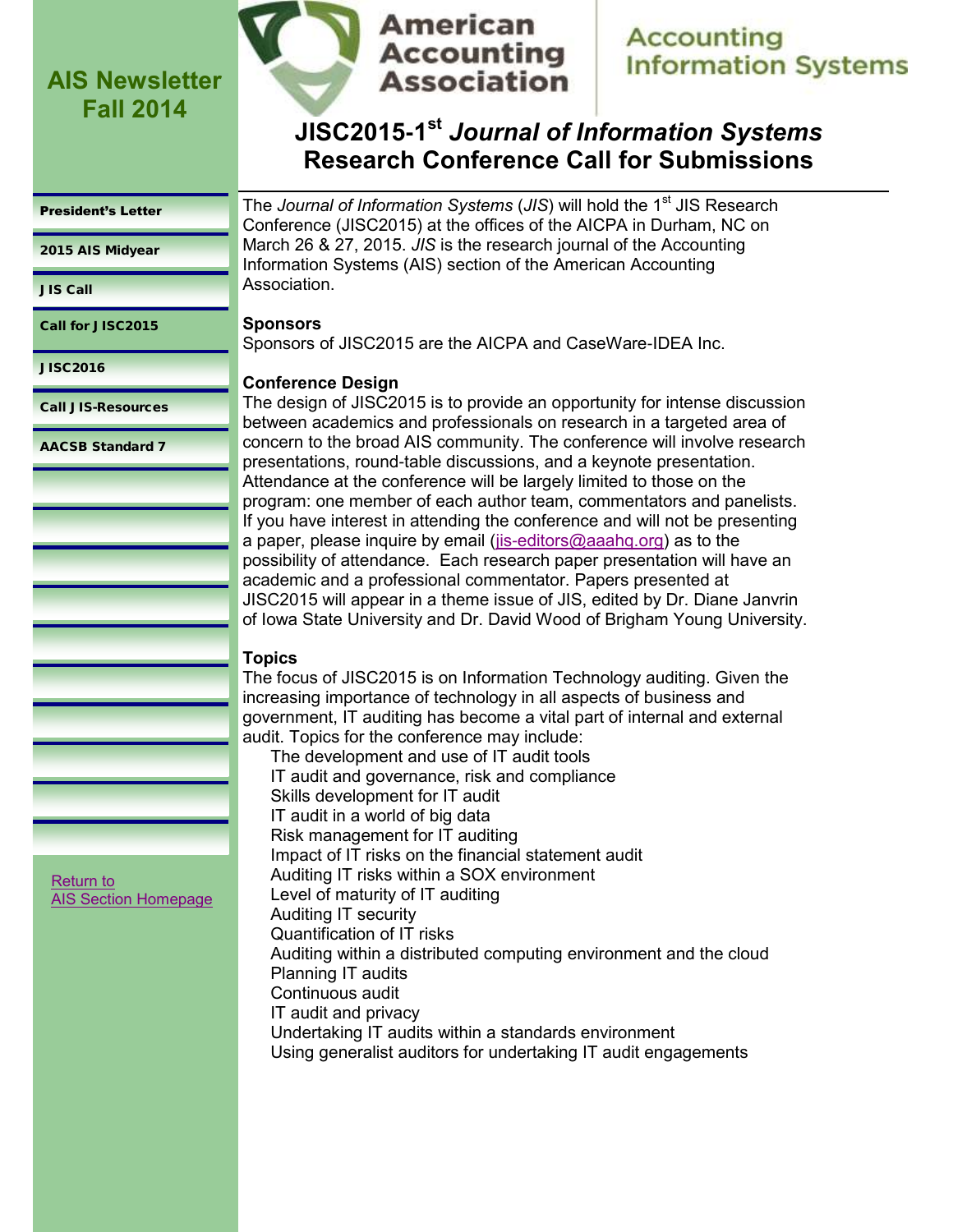#### **Paper submission**

Final papers should follow the *JIS* editorial policy and be submitted to JIS using the AAA's manuscript management system. Full details are available at [www.jisonline.com.](http://www.jisonline.com) Papers accepted to JISC2015 also receive a conditional acceptance to *JIS*. Research teams are expected to improve their papers following the guidance from the academic and professional reviewers and from interaction at the conference. Papers not accepted for the conference may continue to receive editorial review by *JIS*.

#### **Research methodologies**

All research methodologies are welcome, including experimental, qualitative, field study, analytical, behavioral, archival, design science, and empirical.

#### **Financial Support**

The author team for each accepted paper will receive funding to help defray travel costs to attend the conference (e.g., plane tickets, hotel, etc.). Authors from the USA, Mexico, and Canada will receive \$1,000. Authors from other countries will receive \$1,500.

#### **Deadlines**

The deadlines for JISC2015 are: December 15, 2014: Research papers due. March 26 & 27, 2015: JISC2015 May 30, 2015: Revised papers due.

#### **Additional information**

If you are planning to submit to this conference, please email Diane Janvrin [\(djanvrin@iastate.edu\)](mailto:djanvrin@iastate.edu) or David Wood ([davidwood@byu.edu\)](mailto:davidwood@byu.edu) by October 31<sup>st</sup> with the prospective title of the paper and a snapshot of the paper and research methodology. Because an important aspect of this conference is the active participation of practitioners, early notice of intended submissions will allow the editors to plan for practitioner participation with the review process.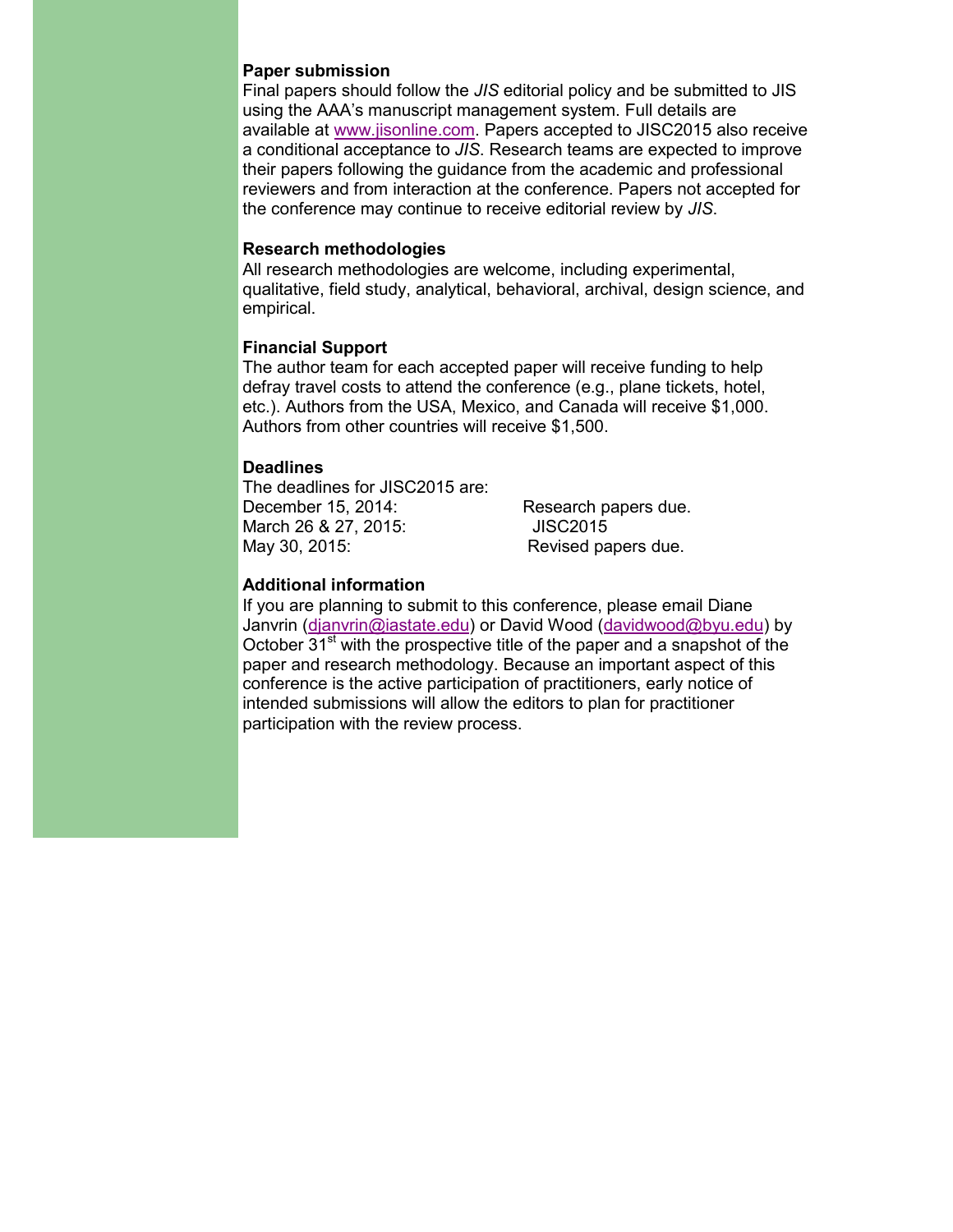

**Accounting Information Systems** 

### **JISC2016-2 nd** *Journal of Information Systems*  **Research Conference**

<span id="page-7-0"></span>

| <b>President's Letter</b> |  |
|---------------------------|--|
|                           |  |

[2015 AIS Midyear](#page-2-0)

The *Journal of Information Systems* (*JIS*) is in the planning stages for the 2nd *JIS* Research Conference (JISC2016) for November, 2016. The focus of the conference will be Big Data.

[JIS Call](#page-3-0)

Please be watching for additional information soon!

[Call for JISC2015](#page-5-0)

JISC2016

[Call for JIS-Resources](#page-8-0)

[AACSB Standard 7](#page-9-0)

[Return to](http://aaahq.org/infosys/index.html)  [AIS Section Homepage](http://aaahq.org/infosys/index.html)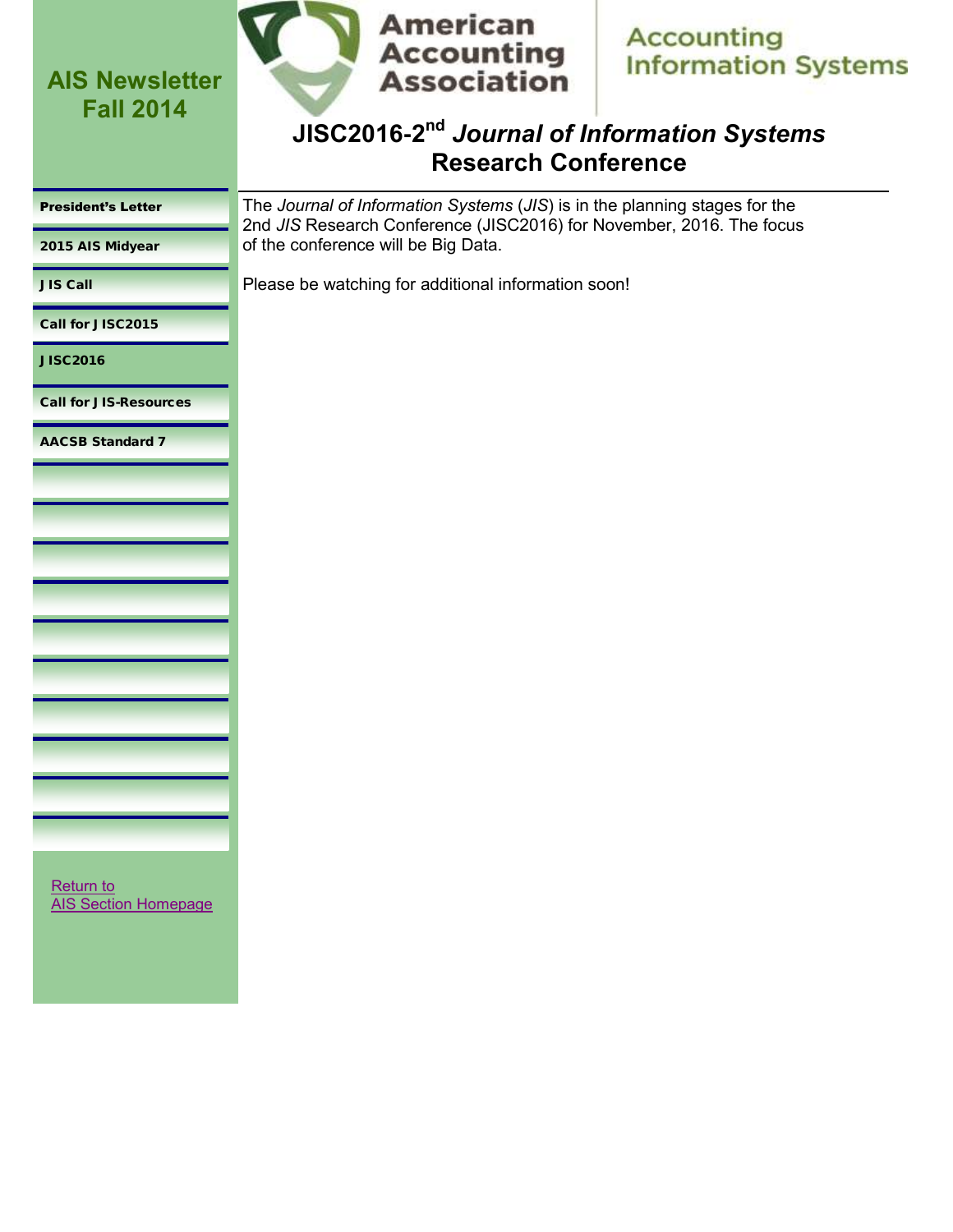

## **American Accounting Association**

## **Accounting Information Systems**

# *Journal of Information Systems* **– Call for Knowledge Resources**

#### <span id="page-8-0"></span>[President's Letter](#page-0-0)

[2015 AIS Midyear](#page-2-0) 

[JIS Call](#page-3-0)

[Call for JISC2015](#page-5-0)

[JISC2016](#page-7-0)

Call for JIS-Resources

[AACSB Standard 7](#page-9-0)

To assist academics and practitioners in developing their knowledge of the current state of accounting information systems (AIS), we are encouraging submissions of several types of manuscripts, as detailed below. Before developing your manuscript, please contact the *JIS* Knowledge Resources editor, Eileen Taylor, at eileen taylor@ncsu.edu to discuss purpose, concepts, etc.

**Details:** Submissions may be sole or co-authored, and may range from 1,000 to 8,000 words. We encourage creativity in these submissions.

### Academic Submissions

**Purposes:** To inform readers about current issues in research and education that may be useful in the AIS discipline. To educate readers about how the author identifies and develops ideas for AIS research and education.

**Questions:** What resources do veteran AIS academics use as they develop research and educate? How can readers adopt their strategies to improve their own productivity?

**Point of View:** How do veteran academics think about AIS research and teaching?

**Conclusions:** These publications will result in a shared knowledge of resources and techniques for our readership. We will deliberately and explicitly develop our discipline with a shared point of view and purpose.

### Practitioner Submissions

**Purposes:** To inform readers about current issues in AIS practice and research that will be useful in the AIS discipline, and to share with readers their "way of knowing" about the events, trends, theories, and practices of the AIS discipline.

**Questions:** How do AIS practitioners develop their knowledge of AIS? What current trends and practices are they aware of that will be of interest to our readership?

**Point of View:** How do AIS practitioners think about AIS problems? What is the perspective of an AIS practitioner? What are some of the key issues that researchers in AIS should consider?

**Conclusion:** These publications will result in a shared knowledge of resources and techniques for understanding the current state of AIS practice.

### Book/Frameworks/Article Reviews

**Purposes:** To inform readers about books, frameworks, guidance articles, and other materials of interest to readers as they work to understand the AIS discipline.

**Questions:** What books, frameworks, guidance, articles, and other materials are of interest? How can AIS academics and practitioners benefit from them?

**Conclusion:** These publications will alert readers to resources that may help them in their research and practice.

[Return to](http://aaahq.org/infosys/index.html)  [IS Section Homepage](http://aaahq.org/infosys/index.html)